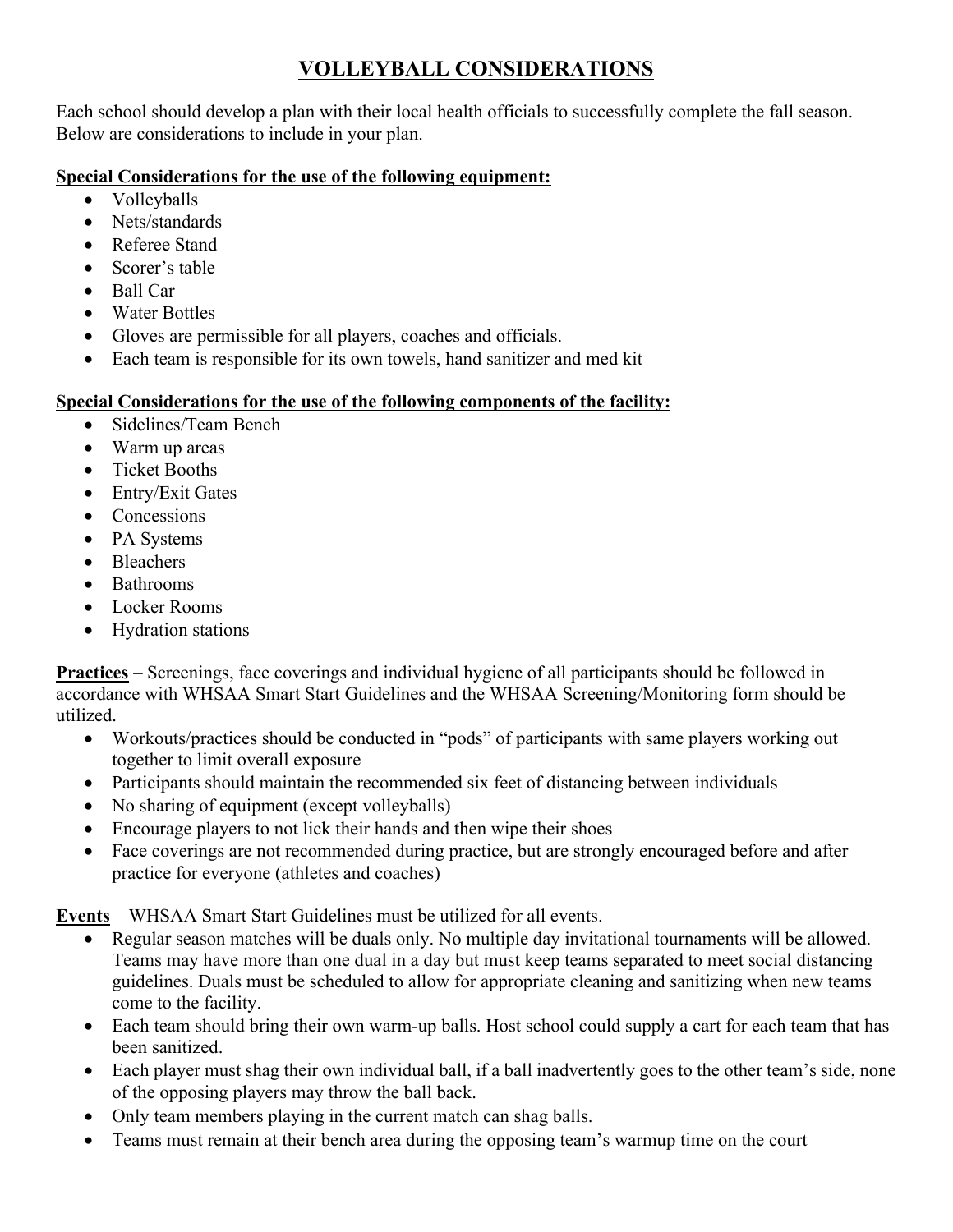- Face coverings are not recommended while playing but are strongly encouraged before and after contests for everyone (coaches and athletes).
- All event workers should utilize face coverings, and gloves when appropriate
- No pre or post game gatherings should take place to assist in limiting exposure. (i.e. Tailgating, BBQ's, etc.)

#### **Post Season:**

Regionals will take place in a quadrant format with the highest seed hosting each round. Details will be finalized in the near future.

State will take place at the Casper Events Center with 4 one-day meets. 1A will play on Wednesday, November 4<sup>th</sup>, 2A on Thursday, November 5<sup>th</sup>, 3A on Friday, November 6<sup>th</sup> and 4A on Saturday, November 7<sup>th</sup>. Time schedule will be finalized in the near future.

## **All NFHS Rules Considerations for Volleyball should be utilized as appropriate.**



# **2020-21 Volleyball Rules Considerations**

In support of the Guidance for Opening Up High School Athletics and Activities, the NFHS Volleyball Rules Committee offers this document for state associations to consider whether any possible rules could be altered for the 2020-21 season. The considerations outlined in this document are meant to decrease potential exposure to respiratory droplets by encouraging social distancing, limiting participation in administrative tasks to essential personnel and allowing for appropriate protective equipment.

## **Return to Competition**

#### **1. Volleyball Rules Considerations**

- o *Prematch Conference (1-2-4a; 1-6-2; 1-6-3; 2-1-10; 5-4-1h, k; 5-6-1; 7-1-1; 7-1-1 PENALTIES 1; 9-1a; 12-2-3)* 
	- Limit attendees to one coach from each team, first referee and second referee.
	- **Move the location of the prematch conference to center court with one coach and one** referee positioned on each side of the net. All four individuals maintain a social distance of 3 to 6 feet.
	- Suspend the use of the coin toss to determine serve/receive. The visiting team will serve first in set 1 and alternate first serve for the remaining non-deciding sets.
	- Suspend roster submission at the prematch conference. Rosters are submitted directly to the officials' table before the 10-minute mark.

#### o *Team Benches (5-4-4b, 9-1-2, 9-1-2 NOTE, 9-3-3b)*

- **Suspend the protocol of teams switching benches between sets. In the event there is a** clear and distinct disadvantage, teams may switch sides, observing all social distancing protocols. Officials will determine if a disadvantage is present.
- Limit bench personnel to observe social distancing of 3 to 6 feet.